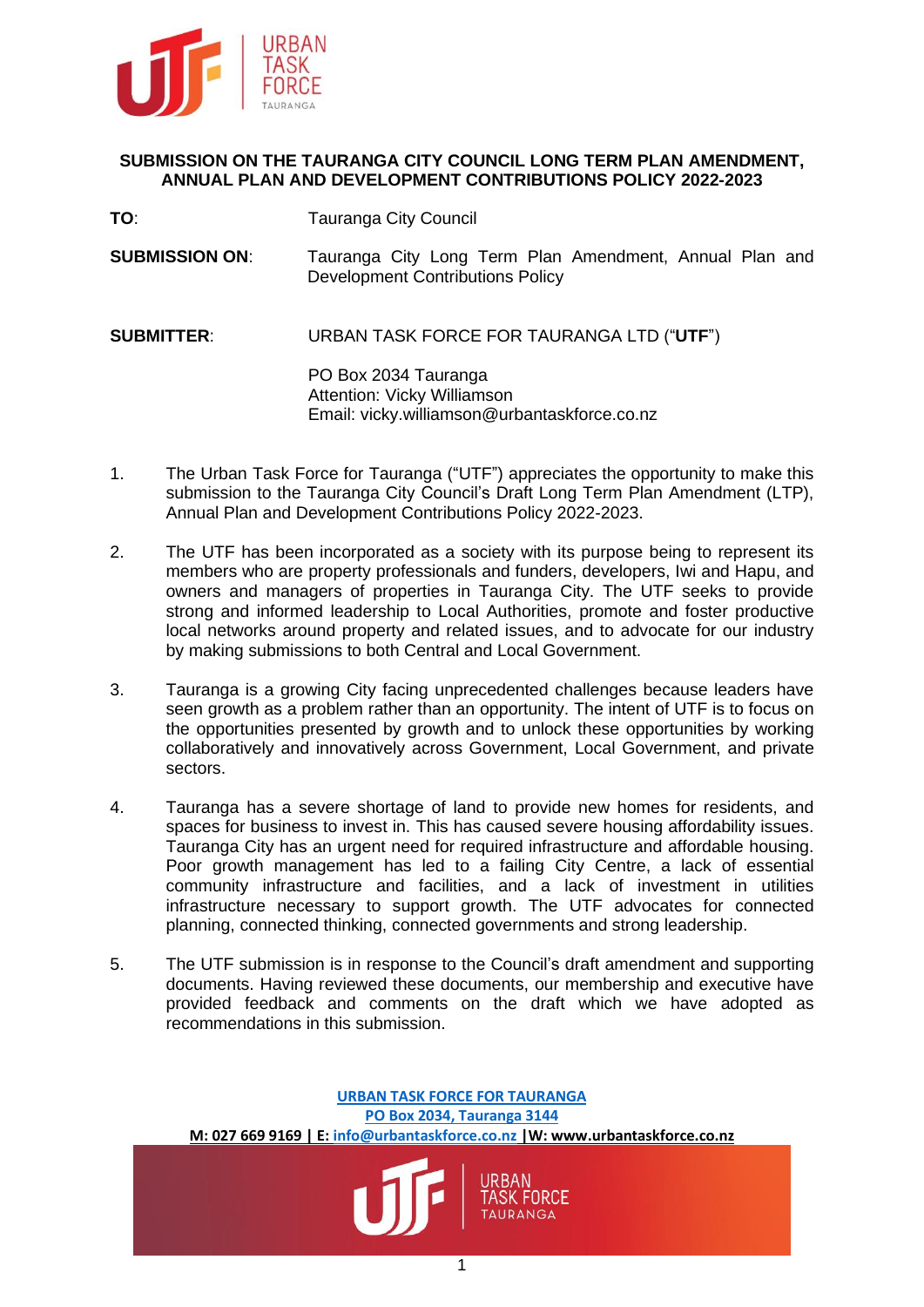

# **General**

6. We appreciate that the Commissioners have had difficult decisions to make in relation to investment and the LTP, with Tauranga suffering from significant under investment, the demands of growth, and a long-standing continued lack of social infrastructure. In our previous submission to the 2021 – 2022 LTP, the UTF highlighted that Tauranga needs significant capital investment over the next 10 years, and this includes investment not only from central and local government, but also the private sector. It is therefore important to ensure that decisions are reasonable and robust by being made on the basis of sound and certain information. Decisions must also facilitate private section investment and continued growth. In terms of this latter point, many decisions have been made through consecutive LTP's, which have subsequently been amended, repealed, or significantly changed. This is one of the reasons why under investment in terms of both physical infrastructure and social infrastructure has suffered in this City.

### **Amendment to Long Term Plan City Centre Investment**

7. The UTF agrees that our City needs and deserves a heart that we can all be proud of. In our submission to the Tauranga City Council Long Term Plan and Development Contributions Policy 2021-2031, we supported the \$126 million proposed to assist with revitalising the CBD. Our concern at the time was that \$126 million equated to only \$12.6 million a year over the life of the LTP. This was not going change the 'dial' on the struggling City Centre. We are therefore pleased to support a much more ambitious program of CBD revitalisation by the Council, and agree that as a City we need a museum, a sports stadium, international hotel/conference facilities, a planned and activated waterfront (with commercial components) and further facilities and amenities including a performance and entertainment venue which is fit for purpose.

The Civic Precinct Masterplan – Te Manawataki o Te Papa proposes two options. The UTF support option 1, being the \$303 million option with approximately \$150 million of this contribution sourced from government grants and the potential sale of non-core Council assets. The UTF supports this option because it would result in the development of a performance venue centre, an activated waterfront reserve, and significant streetscape upgrades.

- 8. Such investment will trigger further private investment and confidence in the future of the CBD. Unless significant revitalisation, occurs, business activity in the CBD will continue to be eroded.
- 9. In relation to the 50/50 funding model for Option 1, the potential sale of non-core Council assets is identified. Further transparency in relation to the nature of these assets needs to be provided. A number of non-core assets are in our view more likely to be efficiently utilised and developed by the private sector including developments such as the TCC marine precinct at Sulphur Point and current carparking buildings. Further engagement and transparency around these initiatives would be appreciated by UTF and its members.

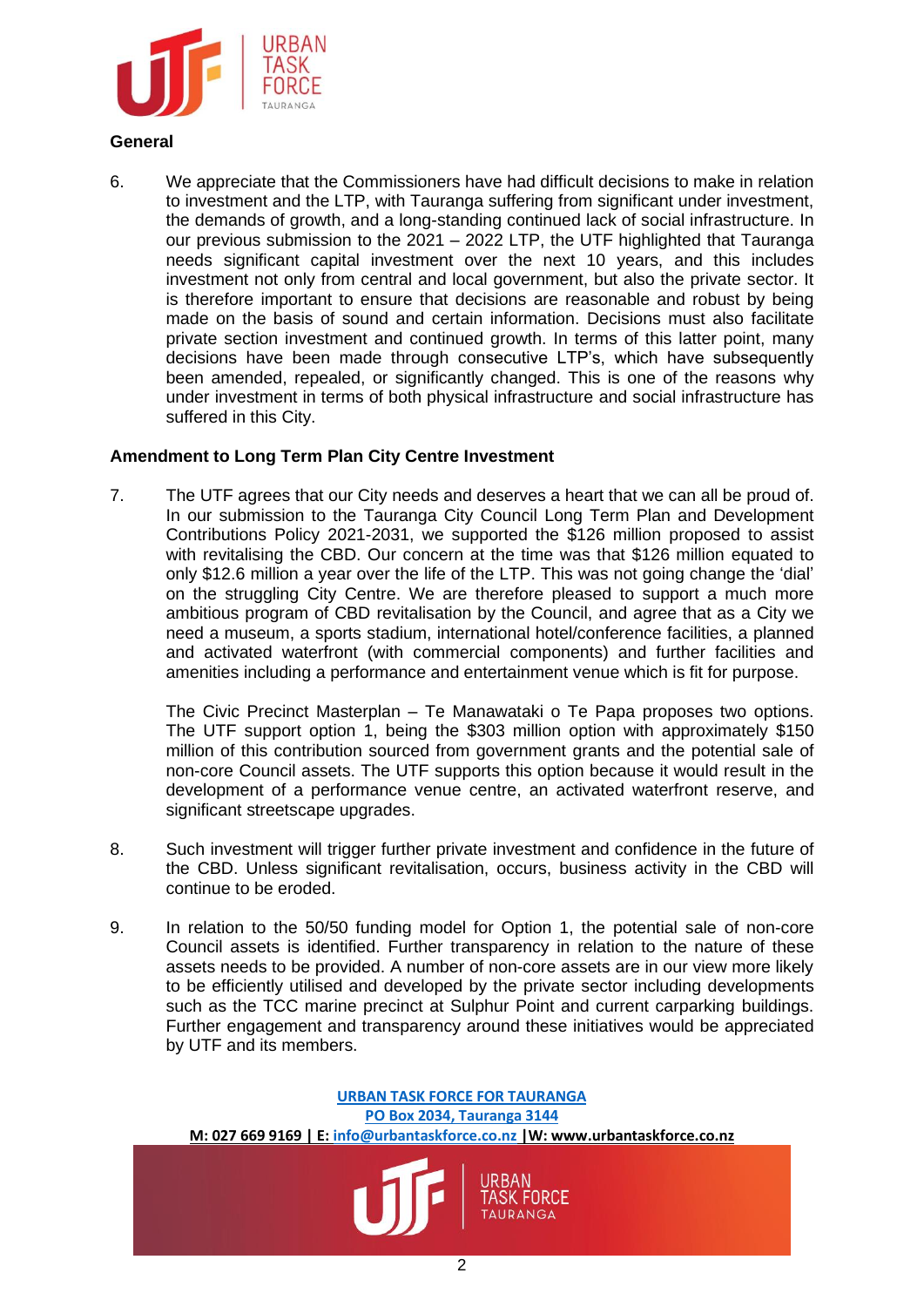

- 10. The form of upgrade of Baycourt must ensure that it is a modern fit for purpose facility. Details around further assets such as the Civic Whare' and new wharf proposed are also needed as currently these are a "vision" rather than costed feasible projects. They must be supported by a sound business case.
- 11. The UTF would support the use of a single-phase staged development approach for Te Manawataki o Te Papa in the Civic precinct.

# **Use of Infrastructure, Funding and Finance Act**

- 12. The UTF supports the Council's intention to consider using alternative methods to fund infrastructure. These include the use of the creation of two SPV's under the Infrastructure, Funding and Finance Act (IFF). We understand the proposal is to utilise an SPV funding model to fund infrastructure for Tauriko West Urban Growth Area and to also fund a series of transport improvement projects. SPV's may be useful for the Council's balance sheet where Council is approaching debt limits such as for the funding of Tauriko infrastructure and transportation improvement projects. SPV's can be formed for significant infrastructure projects and can be assigned targets/performance initiatives to deliver infrastructure on time and within budget.
- 13. The SPV funding model around infrastructure has the potential to improve intergenerational equity by more fairly apportioning the cost of infrastructure over time. The cost must however be sustainable for future generations. In this regard in examples where SPV's have been successfully applied (such as the Milldale SPV developed by Auckland Council) have set a sustainable level of payment based on significant analysis. For Tayuriko, the level of infrastructure payment is approximately 2 - 2.5 times that which was applied to the Milldale example. We consider that the level of the repayment levies at \$2000 - \$2,500 per dwelling may prove to be unaffordable. The number of households expected to contribute an annual adjustment rate will also need to be confirmed
- 14. As the basis for the IFF option is to free up \$60 million off Council's balance sheet for the purposes of enabling debt capacity for other projects, the UTF are concerned that this would commit Council to proceeding with IFF funding even if the terms and feasibility is found to be unfavorable. This results in a significant and unacceptable risk to developers. It is the UTF's view that the need to provide assurance of "viability" before Council allocates debt capacity to other projects is crucial before Council progresses further with the IFF process. An SPV could be an effective mechanism to fund Tauriko infrastructure however it is important that the quantum of infrastructure costs be set at an acceptable and feasible level.
- 15. The success of the Tauriko West Growth Area is critical to Tauranga meeting its residential development capacity requirements as set out under the NPS-UD, therefore a more significant contribution to infrastructure is also required from Central Government if the requirement of the NPS-UD are to be met.

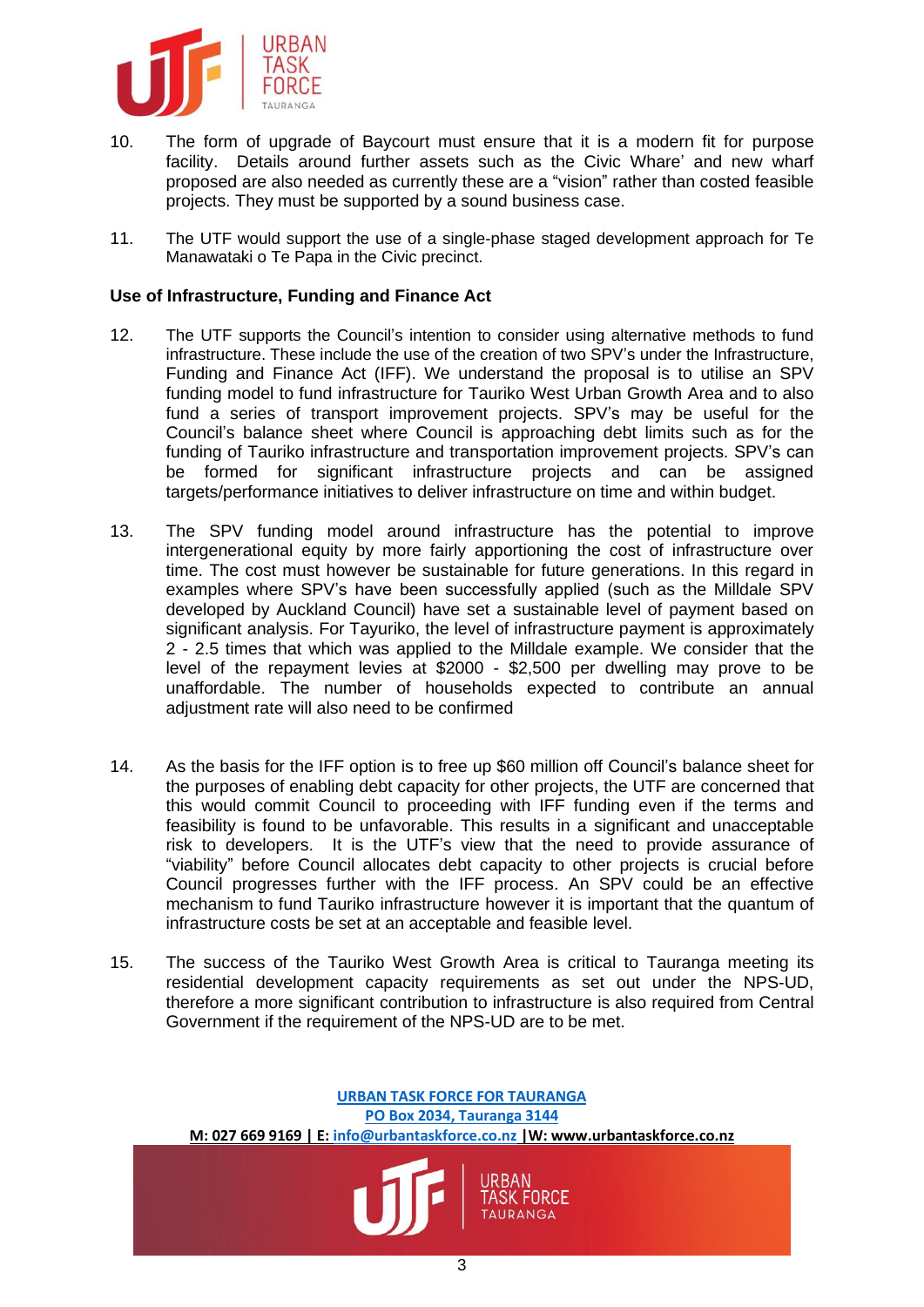

16. The UTF supports the proposed intent to apply for the establishment of an SPV to fund the transport system plan, and also the offsetting of the cost of the SPV levy with reduced targeted rates which will act to reduce the overall cost of new infrastructure to rate payers. In terms of the delivery of infrastructure, we do not consider that the approach of Council simply employing more staff and managing projects within the existing Council structure is an appropriate response. Council has a long standing consistent track record of not delivering projects on time and within budget, and the use of SPV's can be assigned targets/performance incentives to ensure that infrastructure is built on time and within budget.

### **Citywide Development Contributions**

- 17. The Draft Development Contributions (DC) Policy, like those before it, is based on the philosophy of growth pays for growth. We have concerns with this approach as clearly in the context of infrastructure funding it has not worked through successive DC policies. In addition, we consider that the approach through DC funded infrastructure does not always capture the most efficient or cost-effective response from the market. Council should consider alternatives such as through a direct recovery from community infrastructure, targeted rates which apply over the life of the infrastructure, or SPVs, as noted earlier in our submission. Such alternatives are fairer are terms of intergenerational equity by ensuring that those benefit from the infrastructure concerned pay. The use of DCs simply increases the cost of land development and therefore housing affordability as the costs are passed on to house purchases.
- 18. The Citywide Development Contributions are proposed to increase by 15%.
- 19. The increase in Citywide Development Contributions will be passed on by developers to residential purchasers. The recent level of change to DC's is unprecedented. We seek that further Citywide DC increases be deferred for a period of 12 months to allow the necessary time for new subdivision titles to be issued/dwellings to be granted building consents. The building sector is under significant financial strain due to Covid 19, material costs, labor supply and other current considerations. Increasing DC costs will only worsen the current Tauranga housing affordability crisis.

### **Transport Rate Differential**

20. The UTF opposes the proposed targeted transport rate differential which is proposing to increase the contribution from the commercial sector to almost 50% of transport rates over the next two years. The draft plan suggests that commercial and industrial users comprise 52% of vehicle trips on the transport network. This appears to be used as the justification for an increase. Many of Tauranga's local roads in fact carry very low rates of commercial vehicles, with commercial vehicle use occurring mainly on strategic roads, i.e. collectors, and arterials. The UTF strongly disagree with this justification. Commercial business activities provide significant employment opportunities, goods and services, and enable significant industries to operate and invest within the city. The significant increases proposed will act as a disincentive to